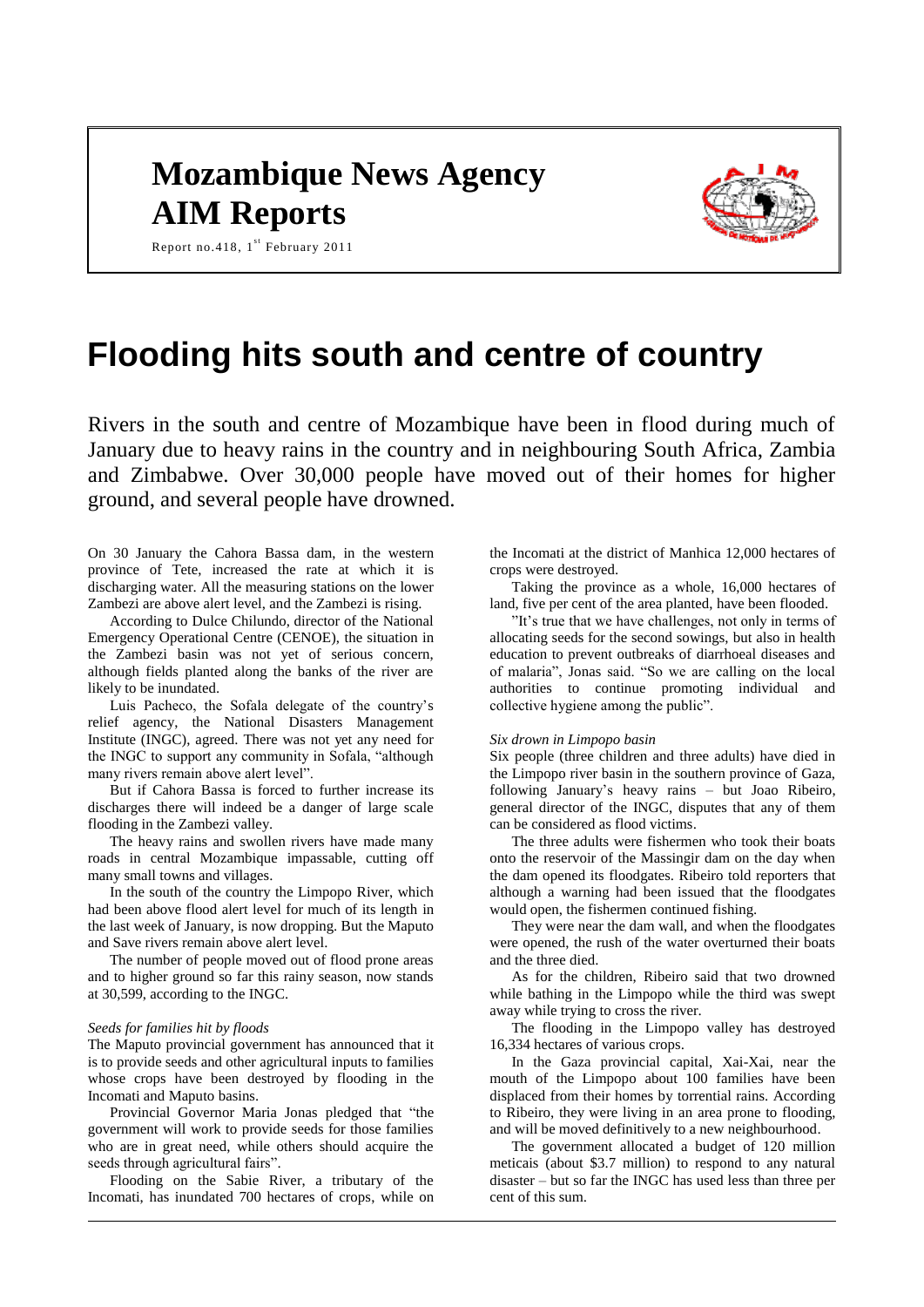## **President Guebuza calls for gradual African integration**

President Armando Guebuza told the summit of the African Union in Addis Ababa at the end of January that continental integration should continue to be gradual, setting up the necessary conditions for citizens and their institutions to take ownership of it.

Integration through common values was the main theme of the summit, attended by some 40 heads of state and government.

President Guebuza told the summit that the project of continental integration must take into account the sovereignty and complexity of the member states. "Our experience with SADC (the Southern African Development Community) shows that continental integration must continue to be gradual", he said.

He added that consolidating and internalising the principles and objectives contained in the Constitutive Act of the African Union are still a challenge for all African peoples and states, taking into consideration levels of social and economic development. The founding principles of the AU include respect for the sovereignty and independence of states, the promotion of peace, security and stability, and good governance.

In theory, everyone is in favour of continental integration – the division inside the AU is between those countries such as Mozambique which believe that integration can only be achieved gradually, and those who are in favour of an immediate proclamation of some form of all-African government.

This latter position is most closely associated with the Libyan leader, Mummad Kadhafi. But he was not in Addis Ababa – with insurrections under way in the neighbouring north African states of Tunisia and Egypt he has decided not to attend the summit.

Stressing the theme of gradualism, President Guebuza added that in Mozambique particular attention is paid to national unity, to self-esteem, and to respect for cultural diversity. These matters are enshrined in the Mozambican Constitution, he said, alongside pluralism of expression, democratic political organisation, and respect and guarantees for fundamental rights and freedoms.

## **New governor and deputy ministers sworn in**

President Armando Guebuza on 25 January swore Carvalho Muaria into office as governor of the central province of Sofala. Muaria replaces Mauricio Vieira, who died in December. Because of Vieira's poor health, for the previous six months Muaria had been interim governor of the province as well as Deputy Minister of Public Works and Housing.

President Guebuza swore in the new Deputy Minister of Public Works, Francisco Pereira, who was previously chairperson of the Board of Directors of the government's Roads Fund. Also sworn in was Deputy Minister of Development and Planning, Amelia Nakhare, to replace Maria Jose Lucas, who died on 2 January.

## **Phase three of coal terminal expansion concluded**

The Maputo Port Development Company (MPDC) on 25 January announced the conclusion of phase three of the expansion of the Matola Coal Terminal, which is owned and operated by the South African company Grindrod.

David Rennie, the chairperson of MPDC and executive director of Grindrod, told reporters that phase three raises the capacity of the terminal from four million to six million tonnes of coal a year.

A pre-feasibility study is under way for a fourth phase in the expansion that will lift the capacity of the terminal to between 12 and 17 million tonnes a year, with a storage capacity of 1.4 million tonnes.

Before phase three, the terminal could only load 8,000 tonnes of coal and 12,000 tonnes of magnetite a day. But now, the maximum loading possible from the terminal is 30,000 tonnes of coal and 48,000 tonnes of magnetite a day. Rennie believes that it will be possible by 2030 to handle 50 million tonnes a year.

According to MPDC Chief Executive Officer Jorge Ferraz, the total investment envisaged by MPDC is \$750 million. Of this sum, \$323 million is to be invested by 2015. (This comes on top of \$258 million invested in the past 15 years).

Some \$200 million will be spent on rehabilitating existing quays and building new ones. The port consists of two complexes – the MDC quays and terminals (some of them dating to the 1960s) in Maputo, and the bulk terminals (for aluminium, coal, grain and fuel) at Matola. Between them lies an area that is undeveloped, where space exists for expansion.

Ferraz pointed out that in 2007 only five shipping lines were stopping at Maputo. That figure has now risen to 13, and there has been a 95 per cent increase in the number of ships calling at Maputo.

Key to MPDC's plans is the dredging of the entrance channel. A dredging vessel, the "TSHD Pelletier" arrived in Maputo in September, and this month completed its task of deepening the access channel from 9.4 to 11 metres.

Prior to the dredging the largest size vessel that the port could accommodate was 50,000 DWT (deadweight tonnes – the measure of how much a ship can safely carry). But now "Panamax" size vessels, of up to 80,000 DWT, can enter the port.

MPDC is 49 per cent owned by the publicly owned ports and rail company, CFM, and 51 per cent by the private sector consortium, Portus Indico. 48.5 per cent of Portus Indico is owned by Dubai Ports World, 48.5 per cent by Grindrod and three per cent by the Mozambican company, Mocambique Gestores.

The MPDC lease on the terminal was initially only for 15 years. But last year the government extended the lease by a further 15 years, so that it will only expire in 2033. MPDC regards this as a vote of confidence, which will help implement its master plan for the port and the mobilization of the investments required.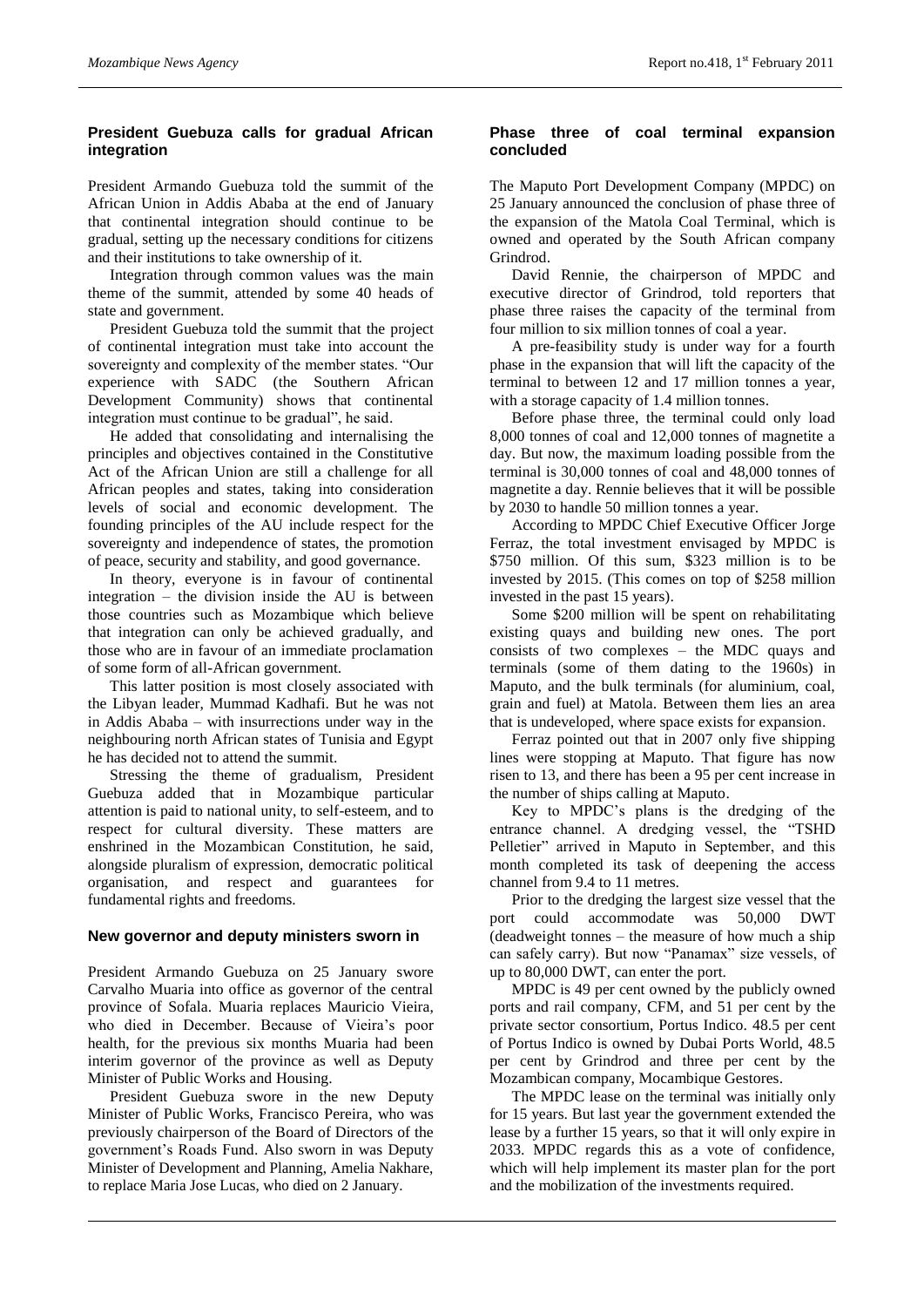## **Repairs to Nacala Railway to cost \$231 million**

The rehabilitation of the rail link between Malawi's commercial capital, Blantyre, and the Mozambican port of Nacala, in the northern province of Nampula, will cost \$231 million, with \$8 million reserved for emergency repairs.

The estimated cost was given by Victor Lungu, the director of the planning and transport department in the Malawian Ministry of Transport and Public Infrastructure, based on the findings of a study into the project financed by the European Union.

The study found that after the rail line has been rebuilt a train will take just 38 hours to travel between Nacala and Blantyre, compared with the current journey time of between 5 and 7 days.

The current state of the line restricts train speeds to 20 kilometres per hour. According to Lungu, when the line has been rehabilitated the trains will be able to travel at speeds of up to 70 kilometres per hour.

The Nacala railway is the backbone of the Nacala Development Corridor, an area of development that includes parts of Malawi, Zambia and Mozambique.

### **Alternatives to prison under consideration**

The Mozambican government plans in April to analyse a bill that should drastically reduce the prison population by allowing courts to impose sentences other than prison terms for minor offences.

Justice Minister Benvinda Levi made this announcement on 28 January at a ceremony where senior prison officials were sworn into office.

Once the full cabinet has given the bill the green light, it will be sent to the country's parliament, the Assembly of the Republic, for approval. Initially it was hoped that the bill would be passed in October 2010, and would become effective this year, but the procedures have fallen behind schedule.

Mozambican prisons have an unenviable reputation for overcrowding, and poor standards of diet and hygiene. There are currently about 15,000 people in the country's jails – but 35 per cent of them are remand prisoners awaiting trial. Most of these could safely be allowed to wait for their trials at home.

Many others have committed minor offences for which they are sentenced to a few weeks or months in jail. The proposals for "alternatives to prison" envisage courts giving such offenders non-custodial sentences, such as forms of community service.

Keeping minor offenders in jail is expensive. The National Prison Service (SNAPRI) estimates that the Mozambican state would save the equivalent of \$6 million a year if it adopted alternatives to prison sentences.

The government's Legal Reform Technical Unit considers that the new measures to be considered should include community work, sentences served in an open or semi-open regime, and an extension of the time that prisoners are allowed to visit their families.

## **Two new banks authorised**

The Bank of Mozambique has authorised two new banks to operate in the country.

The first is the National Investment Bank (BNI), set up by the Mozambican and Portuguese governments under agreements reached last year. The Portuguese and Mozambican states each hold 49.5 per cent of the capital of the BNI. The third shareholder, with one per cent, is the Commercial and Investment Bank (BCI), which is the second largest commercial bank in Mozambique.

The bank has been created to finance large scale development projects, and its initial capital is \$500 million. The chairperson of the BNI is Adriano Maleiane, a former governor of the Bank of Mozambique.

The second new bank authorised to start operations is the Banco Unico. The Portuguese groups Amorim and Visabeira have set up a management company, Gevisar, which will own 70 per cent of the shares of Banco Unico.

The remaining shares are held by Mozambican institutions and individuals, including the National Hydrocarbon Company (ENH), and the private companies Agro-Alfa and Intelec.

The capital of Banco Unico is expected to reach  $€70$  million (\$96 million) within the first three to four years.

The spokesperson for the Bank of Mozambique, Waldemar de Sousa, told reporters that the entry of two new banks is recognition of the growth of the Mozambican financial system and that the country is able to attract new investments to the financial sector.

## **TB lab inaugurated**

Health Minister Alexandre Manguele on 26 January reinaugurated the country's main tuberculosis laboratory, remodelled and equipped with funding of over \$1.5 million provided by the United States Agency for International Development (USAID).

The National Tuberculosis Reference Laboratory is located within the grounds of Maputo Central Hospital, and is now equipped with the most recent technology for diagnosing tuberculosis, including drug resistant tuberculosis.

The rate of prevalence of tuberculosis in Mozambique is 504 cases per 100,000 inhabitants, and Mozambique is in 19th position in the 22 countries that still have a high tuberculosis burden.

Data from 2007/2008 indicate that 3.5 per cent of new tuberculosis cases in Mozambique are caused by the multi-drug resistant strains of the bacterium.

For his part, Todd Amani, Director of the USAID office in Mozambique, said he hoped the laboratory would contribute to improving the provision of public health services.